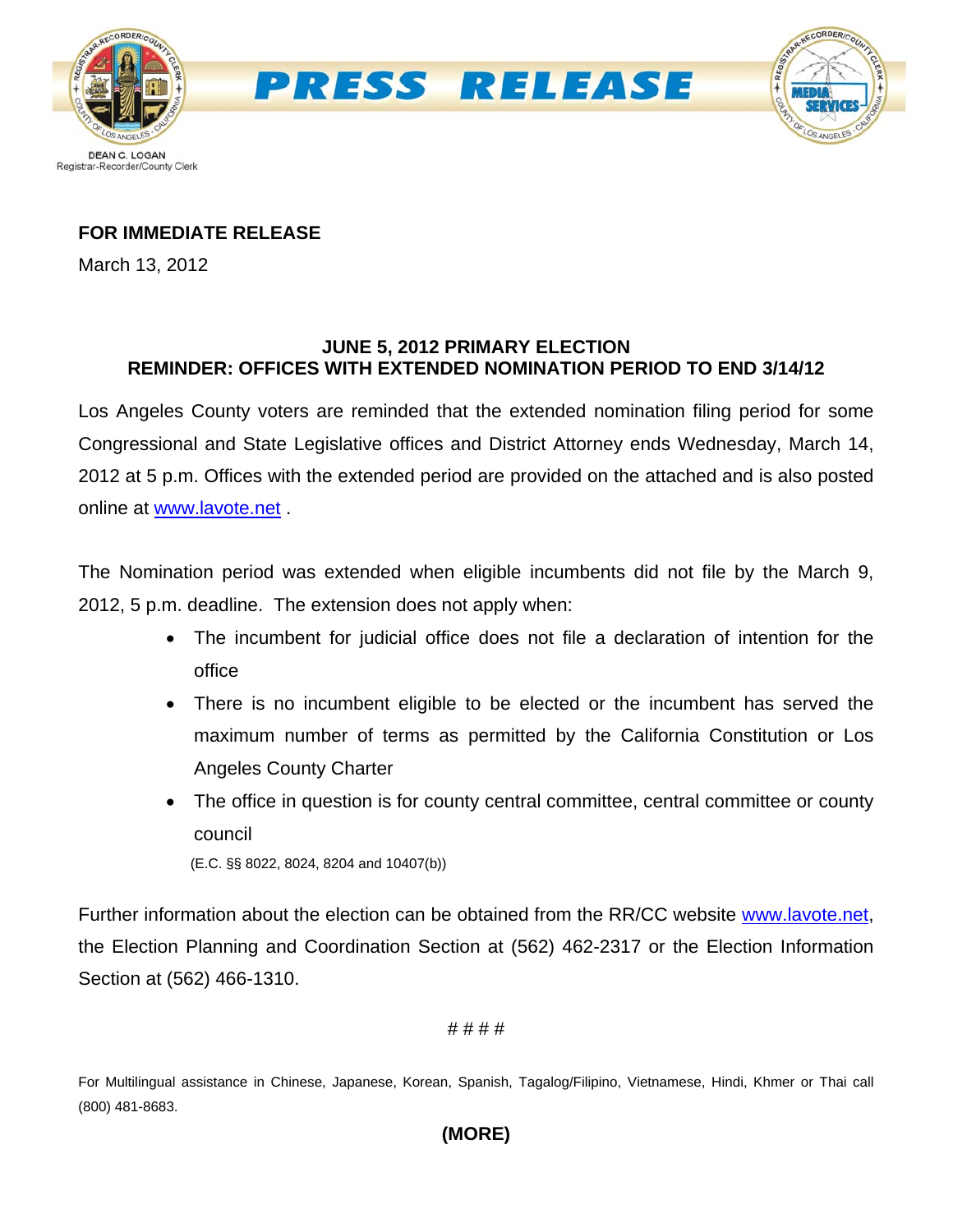#### **ABOUT THE REGISTRAR-RECORDER/COUNTY CLERK**

The mission of the Registrar-Recorder/County Clerk is to serve Los Angeles County by providing essential records management and election services in a fair accessible and transparent manner.

### **FOR MORE INFORMATION:**

*Visit [www.lavote.net](http://www.lavote.net/) Follow us on Twitter <http://twitter.com/lacountyrrcc>. Receive our RSS Feeds - subscribe at [http://www.lavote.net/GENERAL/RSS\\_Feeds.cfm](http://www.lavote.net/GENERAL/RSS_Feeds.cfm)* 

> Information about other Los Angeles County services is provided at [www.lacounty.gov](http://www.lacounty.gov/) "To Enrich Lives Through Effective and Caring Service"

# **(ATTACHMENT FOLLOWING)**

*c/m/m: pr nom ex - p 2012*